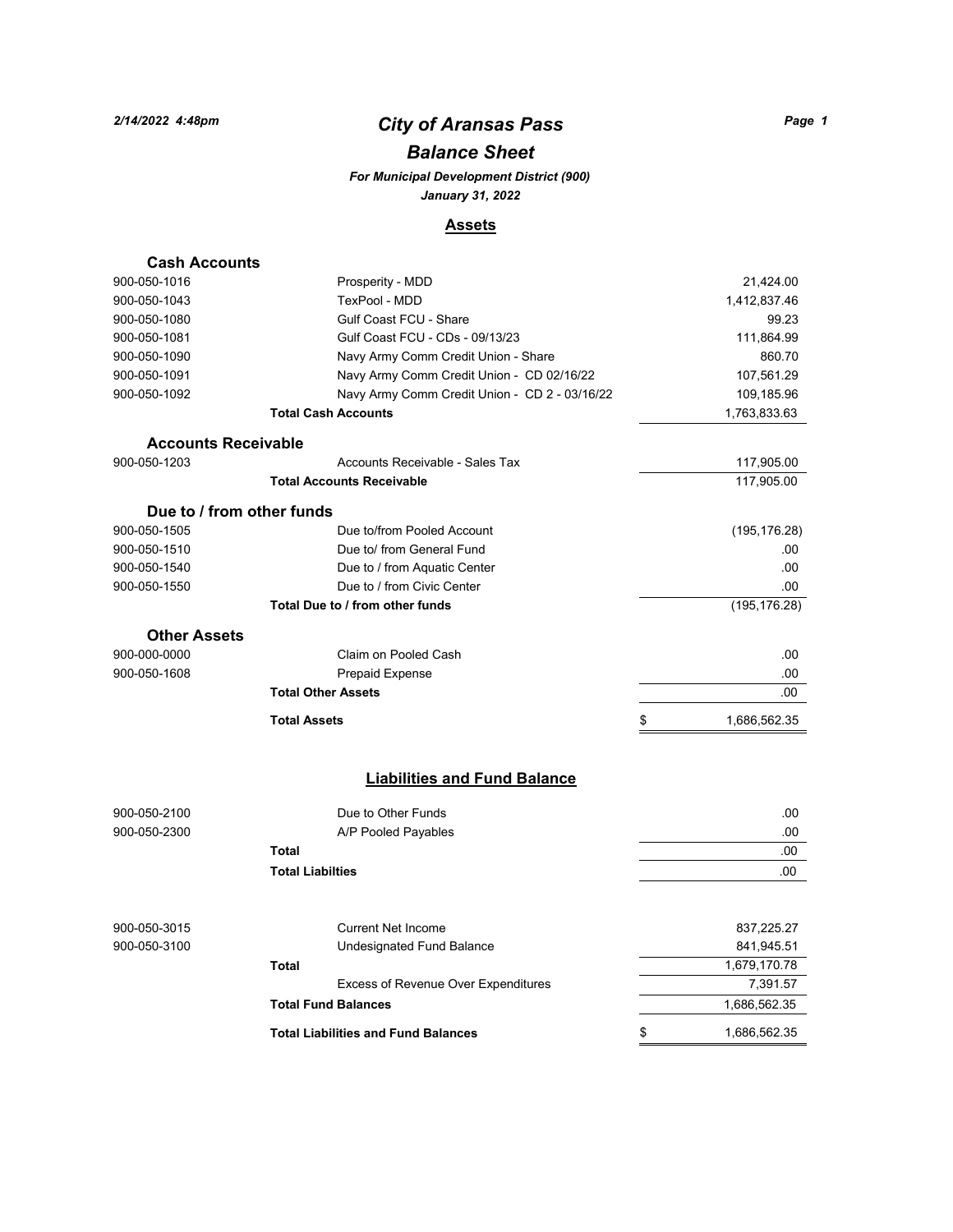## **Aransas Pass Municipal Development District Income Statement As of January 31st, 2022**

| Account#                                   | <b>Annual Budget</b> | Oct.<br>2021 | Nov.<br>2021 | Dec.<br>2021 | Jan.<br>2022  | <b>YTD Actual</b> | % of Budget |
|--------------------------------------------|----------------------|--------------|--------------|--------------|---------------|-------------------|-------------|
|                                            |                      |              |              |              |               |                   |             |
| 900-050-4100 Sales Tax                     | 1,200,000.00         | 115,259.57   | 95,104.24    | 99,046.68    | 117,905.00    | 427,315.49        | 64.39%      |
| 900-050-4143 Interest Income               | 5,000.00             | 45.13        | 49.56        | 993.66       | 54.22         | 1,142.57          | 77.15%      |
| <b>Total Revenue</b>                       | 1,205,000.00         | 115,304.70   | 95,153.80    | 100,040.34   | 117,959.22    | 428,458.06        | 64.44%      |
| 900-050-5031 Prof. Serv. - Audit           | 3,300.00             | 0.00         | 0.00         | 0.00         | 0.00          | 0.00              | 100.00%     |
| 900-050-5094 Capital Outlay                | 10,000.00            | 0.00         | 0.00         | 0.00         | 0.00          | 0.00              | 100.00%     |
| 900-050-5205 Insurance                     | 0.00                 | 0.00         | 0.00         | 0.00         | 0.00          | 0.00              | $0.00\%$    |
| 900-050-5245 Maintenance - Building        | 50,000.00            | 0.00         | 0.00         | 0.00         | 0.00          | 0.00              | 100.00%     |
| 900-050-5312 Prof. Fees - Attorney / Legal | 0.00                 | 0.00         | 0.00         | 0.00         | 0.00          | 0.00              | $0.00\%$    |
| 900-050-5431 Personnel Expense             | 0.00                 | 0.00         | 0.00         | 0.00         | 0.00          | 0.00              | $0.00\%$    |
| 900-050-5810 Bond Principal Expense        | 600,000.00           | 0.00         | 0.00         | 0.00         | 365,000.00    | 365,000.00        | 39.17%      |
| 900-050-5820 Bond Interest Expense         | 122,000.00           | 0.00         | 0.00         | 0.00         | 56,066.49     | 56,066.49         | 54.04%      |
| 900-050-5831 Civic Center Deficit          | 240,000.00           | 0.00         | 0.00         | 0.00         | 0.00          | 0.00              | 100.00%     |
| 900-050-5832 Aquatic Center                | 0.00                 | 0.00         | 0.00         | 0.00         | 0.00          | 0.00              | $0.00\%$    |
| 900-100-5850 Transfer to other fund        | 0.00                 | 0.00         | 0.00         | 0.00         | 0.00          | 0.00              | $0.00\%$    |
| <b>Total Expense</b>                       | 1,025,300.00         | 0.00         | 0.00         | 0.00         | 421,066.49    | 421,066.49        | 58.93%      |
| <b>Net Income</b>                          | 179,700.00           | 115,304.70   | 95,153.80    | 100,040.34   | (303, 107.27) | 7,391.57          | 95.89%      |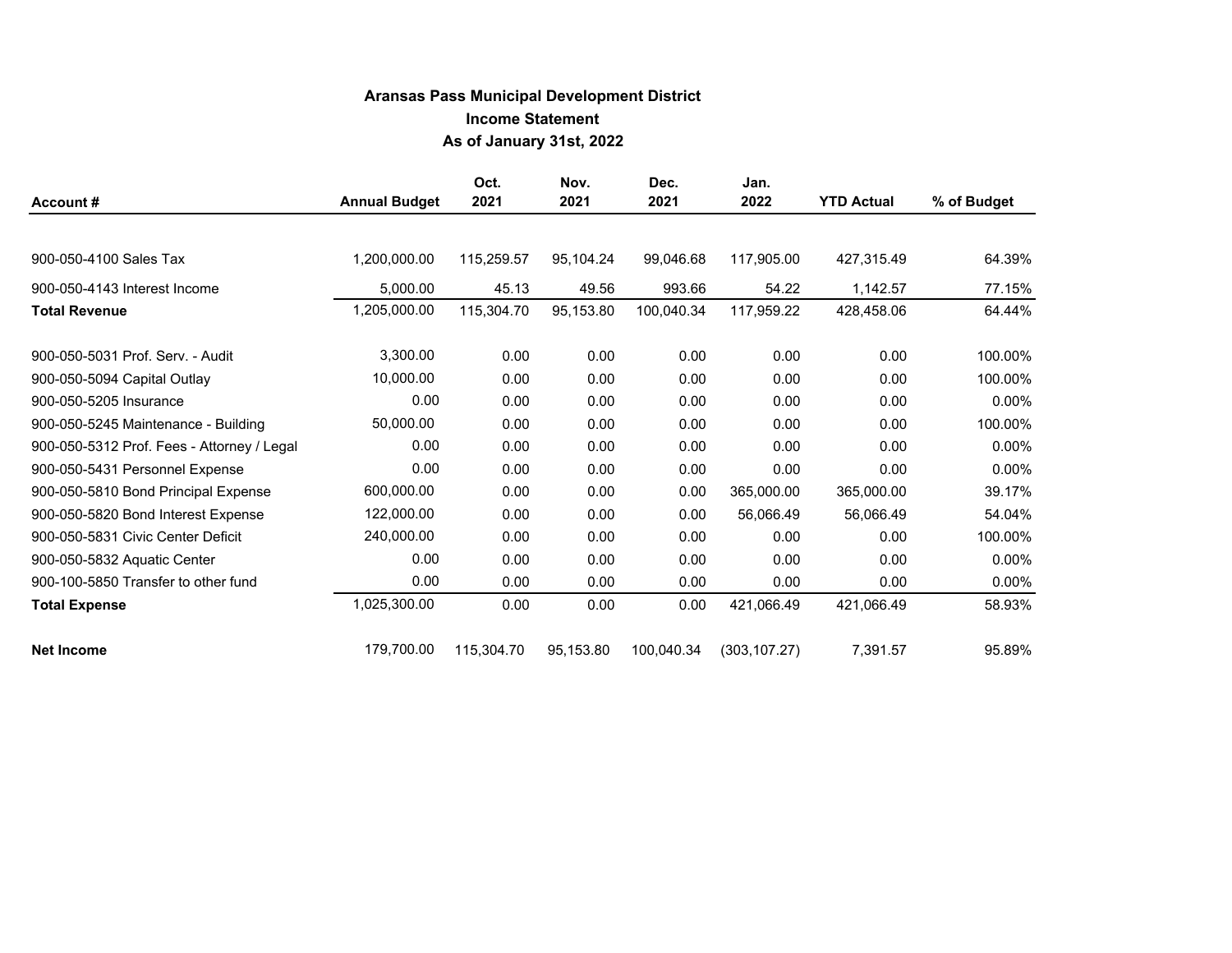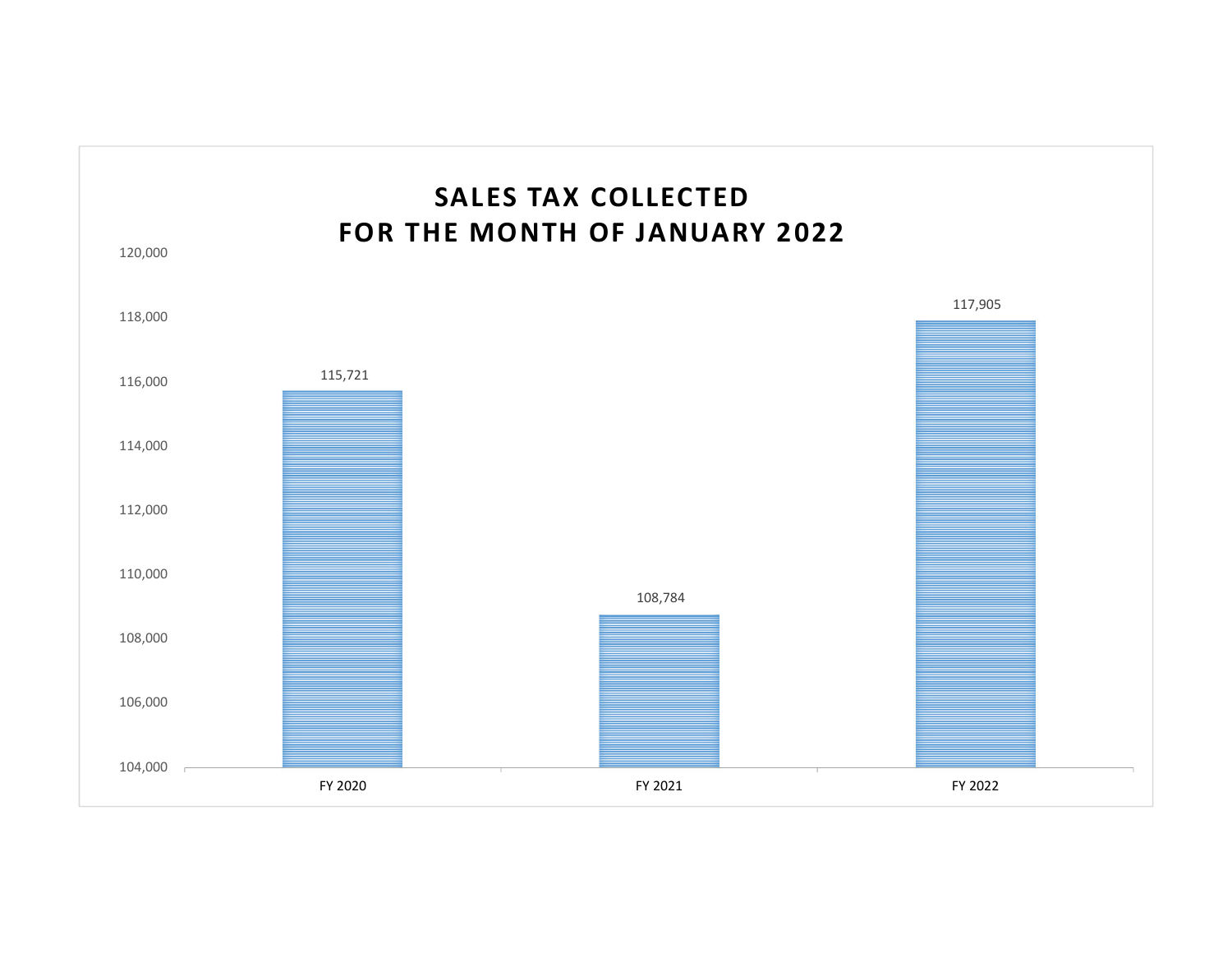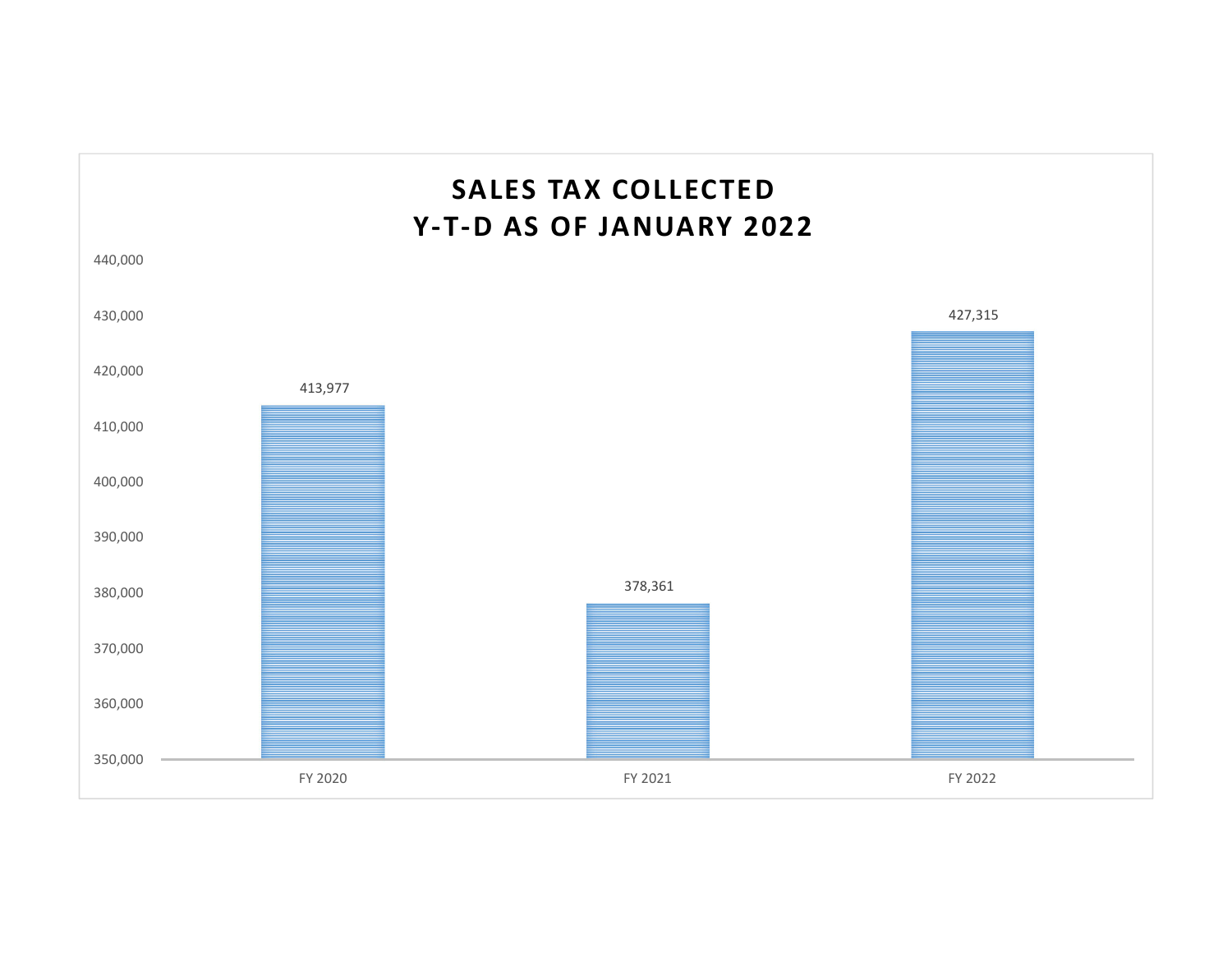## *City of Aransas Pass*

## *Statement of Revenue and Expenditures*

#### *Revised Budget*

*For Civic Center (450)*

*For the Fiscal Period 2022-4 Ending January 31, 2022*

|                                        |                                                          | <b>Current</b>          | <b>Current</b>     | Annual           | <b>YTD</b>    | Remaining       |
|----------------------------------------|----------------------------------------------------------|-------------------------|--------------------|------------------|---------------|-----------------|
| <b>Account Number</b>                  |                                                          | <b>Budget</b>           | <b>Actual</b>      | <b>Budget</b>    | <b>Actual</b> | <b>Budget %</b> |
| <b>Revenues</b>                        |                                                          |                         |                    |                  |               |                 |
|                                        | 450-800-4153 Transfer in from other funds                | \$<br>20,000.00 \$      | $0.00 \text{ }$ \$ | 240,000.00 \$    | 0.00          | 100.00%         |
|                                        | 450-810-4009 Income - Facility Rental                    | 4,583.33                | 7,359.00           | 55,000.00        | 28,227.00     | 48.68%          |
|                                        | 450-810-4011 Income - Miscellaneous                      | 41.67                   | 0.00               | 500.00           | 0.00          | 100.00%         |
|                                        | 450-810-4551 Rental - Equipment                          | 416.67                  | 245.00             | 5.000.00         | 3,398.00      | 32.04%          |
|                                        | 450-810-4552    Fees - Catering                          | 83.33                   | 0.00               | 1,000.00         | 0.00          | 100.00%         |
|                                        | 450-810-4553 Fees - Labor Charge                         | 583.33                  | 560.00             | 7,000.00         | 4,430.00      | 36.71%          |
| 450-810-4705 Donations                 |                                                          | 0.00                    | 500.00             | 0.00             | 500.00        | 0.00%           |
| <b>Total Civic Center Revenues</b>     |                                                          | \$<br>25,708.33 \$      | 8,664.00 \$        | 308,500.00 \$    | 36,555.00     | 88.15%          |
| <b>Expenditures</b>                    |                                                          |                         |                    |                  |               |                 |
| 450-800-5001                           | Salaries - Regular                                       | \$<br>14,780.75 \$      | 10,950.17 \$       | 177,369.00 \$    | 47,227.20     | 73.37%          |
|                                        | 450-800-5002 Salaries - Overtime                         | 358.33                  | 0.00               | 4,300.00         | 860.68        | 79.98%          |
| 450-800-5003                           | Insurance - Health / Life / Dental                       | 1,677.25                | 1,035.66           | 20,127.00        | 3,418.93      | 83.01%          |
|                                        | 450-800-5004 Insurance - Worker's Compensation           | 35.50                   | 75.40              | 426.00           | 150.85        | 64.59%          |
|                                        | 450-800-5005 Insurance - Unemployment                    | 41.25                   | 323.96             | 495.00           | 547.73        | (10.65%)        |
| 450-800-5006                           | <b>Contribution - Social Security</b>                    | 1,212.33                | 860.19             | 14,548.00        | 3,351.41      | 76.96%          |
|                                        | 450-800-5007 Contribution - Retirement                   | 1,317.00                | 1,011.06           | 15,804.00        | 3,950.08      | 75.01%          |
| 450-800-5008                           | Allowance - Vehicle/Equipment                            | 620.00                  | 620.00             | 7,440.00         | 2,200.00      | 70.43%          |
| 450-800-5009                           | Allowance - Clothing                                     | 0.00                    | 0.00               | 0.00             | 0.00          | 0.00%           |
|                                        | 450-800-5010 Salaries - Longivity Pay                    | 88.75                   | 0.00               | 1,065.00         | 535.00        | 49.77%          |
| 450-800-5020                           | Utlities - Telephone                                     | 714.42                  | 212.41             | 8,573.00         | 722.67        | 91.57%          |
| 450-800-5028                           | Fees - Subscriptions, dues, notary                       | 16.67                   | 138.53             | 200.00           | 170.99        | 14.51%          |
|                                        | 450-800-5030 Prof. Serv. - Physical Exams                | 20.83                   | 0.00               | 250.00           | 0.00          | 100.00%         |
| 450-800-5060 Advertising               |                                                          | 208.33                  | 450.77             | 2,500.00         | 450.77        | 81.97%          |
|                                        | 450-800-5067 Supplies - Office                           | 208.33                  | 408.03             | 2,500.00         | 495.14        | 80.19%          |
|                                        | 450-800-5081 Software Licenses                           | 0.00                    | 0.00               | 0.00             | 4,800.00      | 0.00%           |
| 450-800-5205                           | Insurance - Property & Casualty                          | 11,100.00               | 2,549.08           | 44,400.00        | 44,159.06     | 0.54%           |
| 450-800-5221                           | Utilities - Water / Sewer / Garbage                      | 997.42                  | 0.00               | 11,969.00        | 3,633.70      | 69.64%          |
|                                        | 450-800-5222 Utilities - Electricity                     | 3,750.00                | 2,087.34           | 45,000.00        | 9,999.13      | 77.78%          |
|                                        | 450-800-5223 Utilities - Natural Gas                     | 125.00                  | 0.00               | 1,500.00         | 0.00          | 100.00%         |
|                                        | 450-800-5245 Maintenance - Building                      | 833.33                  | 2,591.00           | 10,000.00        | 9,011.38      | 9.89%           |
|                                        | 450-800-5246 Maintenance - Equipment & Prof. Co          | 1,250.00                | 736.07             | 15,000.00        | 7,218.55      | 51.88%          |
|                                        | 450-800-5264 Supplies - Janitorial                       | 375.00                  | 280.47             | 4,500.00         | 1,336.36      | 70.30%          |
|                                        | 450-810-5167 Event Expense                               | 333.33                  | 500.00             | 4,000.00         | 500.00        | 87.50%          |
| <b>Total Civic Center Expenditures</b> |                                                          | \$<br>40,063.82 \$      | 24,830.14 \$       | 391,966.00 \$    | 144,739.63    | 63.07%          |
|                                        | <b>Civic Center Excess of Revenues Over Expenditures</b> | \$<br>$(14, 355.49)$ \$ | $(16, 166, 14)$ \$ | $(83,466.00)$ \$ | (108, 184.63) | (29.62%)        |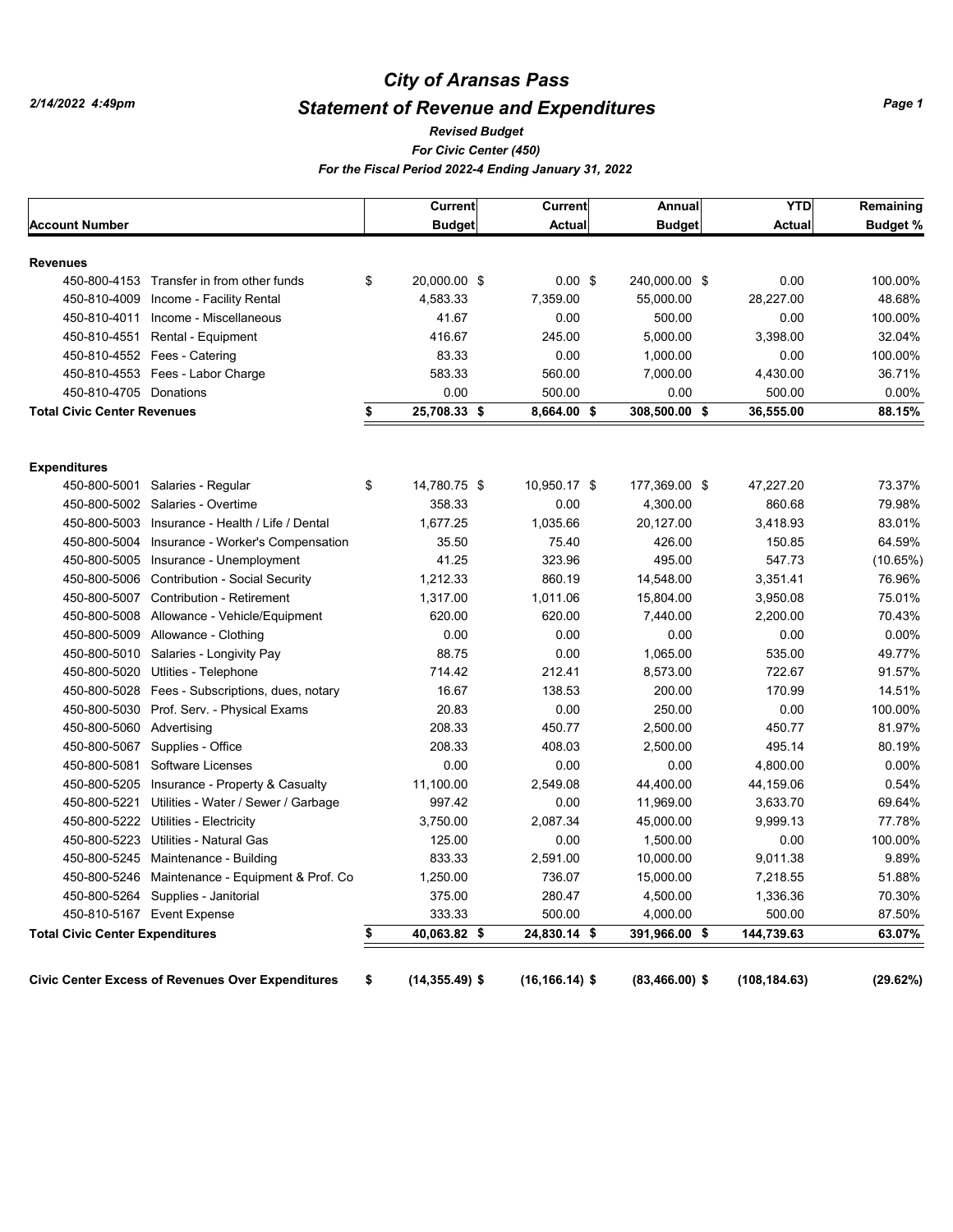# *Statement of Revenue and Expenditures City of Aransas Pass*

*Revised Budget*

### *For the Fiscal Period 2022-4 Ending January 31, 2022*

|                                                   | Current           | Current            | Annuall          | <b>YTD</b>    | Remaining       |
|---------------------------------------------------|-------------------|--------------------|------------------|---------------|-----------------|
| <b>Account Number</b>                             | <b>Budget</b>     | Actual             | <b>Budget</b>    | Actual        | <b>Budget %</b> |
|                                                   |                   |                    |                  |               |                 |
| <b>Total Revenues</b>                             | 25.708.33 \$      | 8.664.00           | 308,500,00 \$    | 36.555.00     | 88.15%          |
| <b>Total Expenditures</b>                         | 40.063.82 \$      | 24.830.14 \$       | 391.966.00 \$    | 144.739.63    | 63.07%          |
| <b>Total Excess of Revenues Over Expenditures</b> | $(14, 355.49)$ \$ | $(16, 166, 14)$ \$ | $(83,466.00)$ \$ | (108, 184.63) | (29.62%)        |

*Page 2*